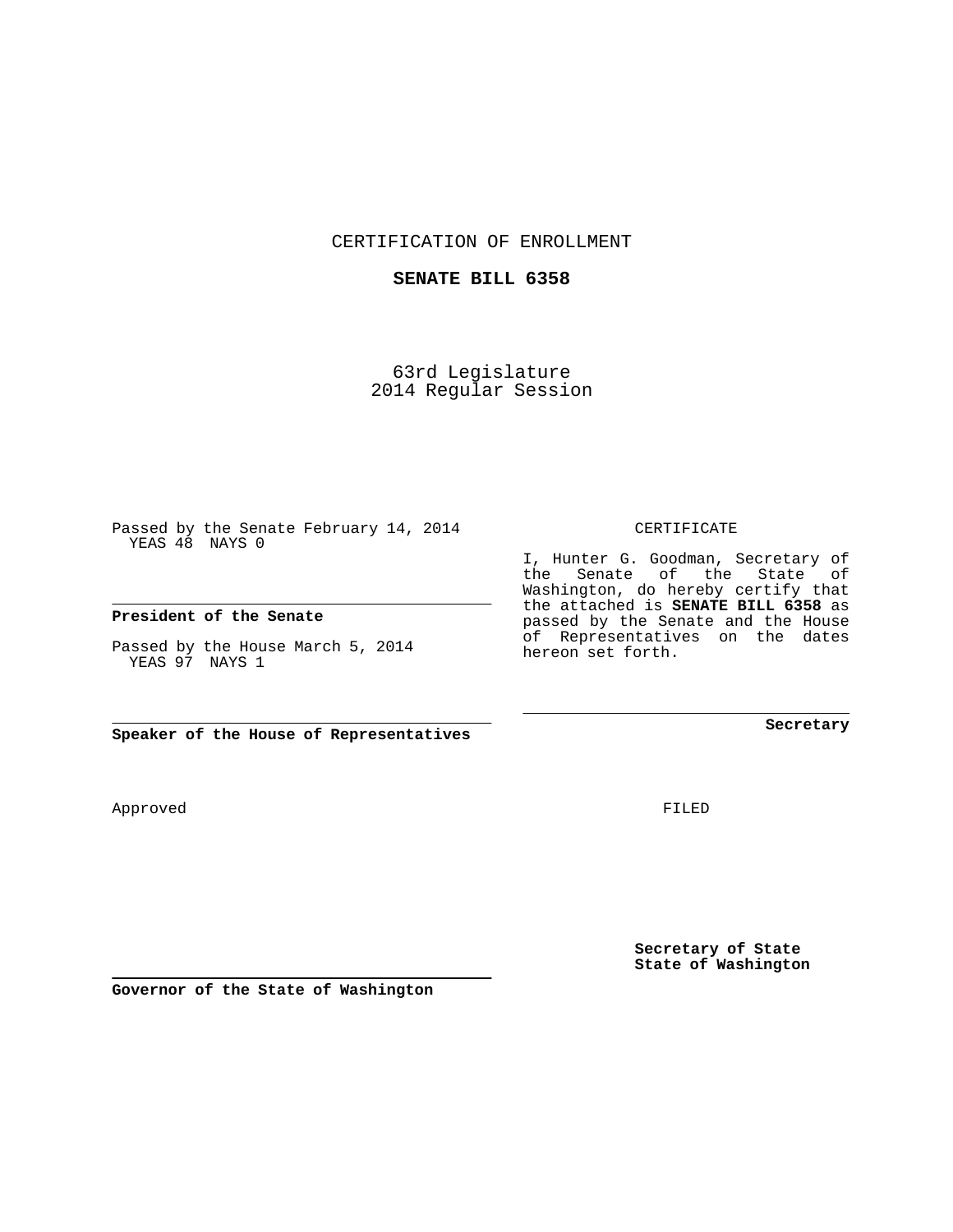## **SENATE BILL 6358** \_\_\_\_\_\_\_\_\_\_\_\_\_\_\_\_\_\_\_\_\_\_\_\_\_\_\_\_\_\_\_\_\_\_\_\_\_\_\_\_\_\_\_\_\_

\_\_\_\_\_\_\_\_\_\_\_\_\_\_\_\_\_\_\_\_\_\_\_\_\_\_\_\_\_\_\_\_\_\_\_\_\_\_\_\_\_\_\_\_\_

Passed Legislature - 2014 Regular Session

**State of Washington 63rd Legislature 2014 Regular Session By** Senators Kohl-Welles, Bailey, Frockt, Becker, Chase, and Tom Read first time 01/22/14. Referred to Committee on Higher Education.

 1 AN ACT Relating to disseminating financial aid policies to admitted 2 and prospective students; adding a new section to chapter 28B.92 RCW; 3 and creating a new section.

4 BE IT ENACTED BY THE LEGISLATURE OF THE STATE OF WASHINGTON:

 5 NEW SECTION. **Sec. 1.** The legislature recognizes that in recent 6 years not all students eligible for the state need grant program have 7 received an award due to limited funds and unfamiliarity with 8 disbursement policies. Therefore, it is the intent of the legislature 9 to ensure that institutions of higher education clearly disseminate 10 their financial aid policies to admitted and prospective students.

11 NEW SECTION. **Sec. 2.** A new section is added to chapter 28B.92 RCW 12 to read as follows:

13 Community and technical colleges shall provide financial aid 14 application due dates and information on whether or not financial aid 15 will be awarded on a rolling basis to their admitted students at the 16 time of acceptance. Institutions of higher education are encouraged to